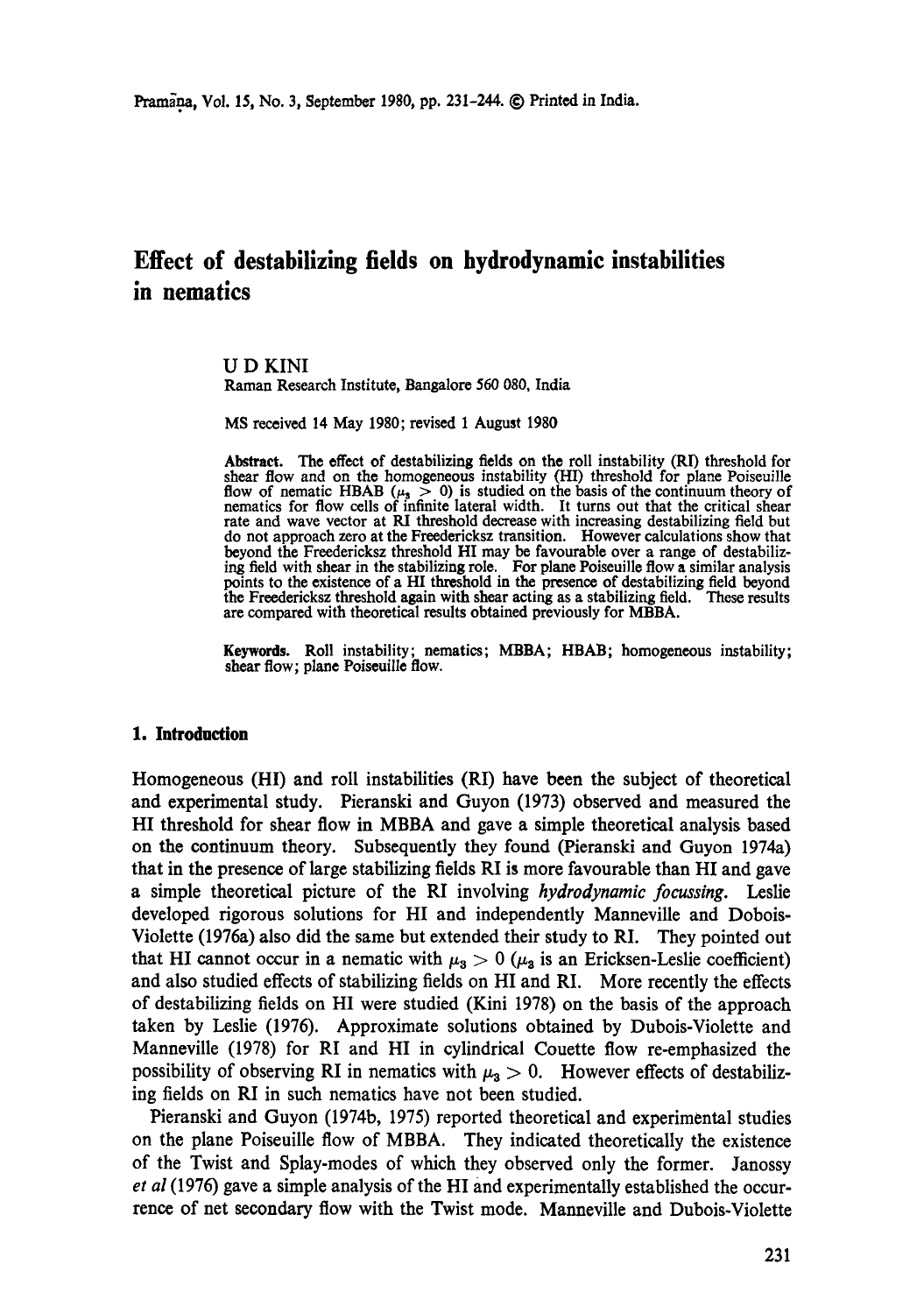(1976b) gave rigorous solutions for HI and established that the Twist mode is always more favourable in the presence of stabilizing fields. From these studies it became clear that HI cannot be excited in nematics with  $\mu_3 > 0$  for the field-free case or in the presence of stabilizing fields. Subsequent theoretical study on MBBA indicated (Kini 1978) that the Splay mode can become more favourable in the presence of destabilizing fields. However effects of destabilizing fields on the HI of nematics with  $\mu_3 > 0$  have not been studied.

In the present communication the differential equations for RI in shear flow are solved exactly by power series. Calculations are presented for nematic HBAB  $(\mu_3 > 0)$  including effects of destabilizing magnetic fields. For destabilizing fields higher than the Freedericksz threshold HI is shown to occur. The HI in plane Poiseuille flow is studied by the Fourier series technique developed by Manneville and Dubois-Violette (1976b). In the case of HBAB the HI is shown to occur in the presence of destabilizing fields beyond the Freedericksz threshold. Results for HBAB are compared with those for MBBA.

## **2. Differential equations for shear flow**

Consider an incompressible nematic sheared between two infinite plane parallel plates  $z = +1$ , the plate  $z = +1$  moving along the  $+y$  direction with respect to the plate  $z = -1$  with a constant velocity V. (Both z and x are assumed to be scaled by a the semisample thickness.) The director is initially aligned along  $x$ . Solutions are sought for the director and velocity fields in the form:

$$
n_x = 1;
$$
  $n_y = \phi(x, z, t);$   $n_z = \theta(x, z, t);$ 

$$
v_x = v_1(x, z, t); \qquad v_y = v^0(z) + v_2(x, z, t); \qquad v_z = v_3(x, z, t);
$$

where  $\phi$ ,  $\theta$ ,  $v_1$ ,  $v_2$ ,  $v_3$  are first order perturbations imposed on the steady state director and velocity fields. A magnetic field

$$
H_x = H_1; \qquad H_y = H_2; \qquad H_z = H_3
$$

is also applied such that *at a time only one component exists and the other two are zero. This will be understood to be valid throughout the discussion whenever the effect of H are considered.* Effects of high frequency electric fields are not considered. From the continuum theory of nematies one can obtain the following differential equations:

$$
2K_{33}\theta_{xxx} + 2K_{11}\theta_{zz} + a(\lambda_1 + \lambda_2) v_{1,z} + a(\lambda_2 - \lambda_1) v_{3,x} + Sa^2(\lambda_1 + \lambda_2) \phi + 2\lambda_1 a^2 \dot{\phi} + 2(\Delta \chi) a^2 (H_3^2 - H_1^2)\theta = 0,
$$
 (1)  

$$
2K_{33}\phi_{xxx} + 2K_{22}\phi_{,xx} + a(\lambda_2 - \lambda_1) v_{2,x} + Sa^2(\lambda_2 - \lambda_1) \theta + 2(\Delta \chi) (H_2^2 - H_1^2) a^2 \phi + 2 \lambda_1 a^2 \dot{\theta} = 0,
$$
 (2)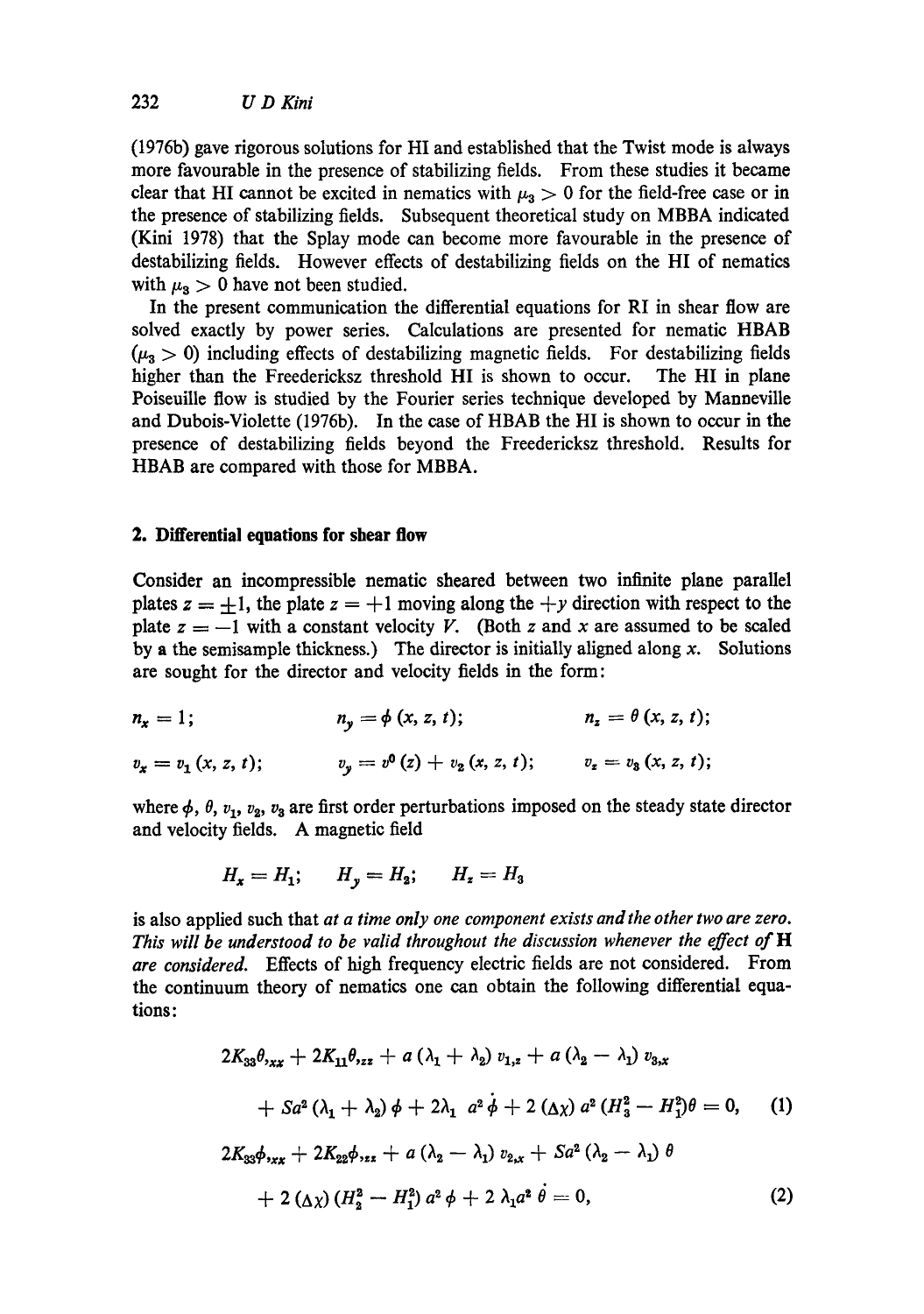$$
\nu_{2,xx}(\mu_{\delta} + \mu_{4} - \mu_{2}) + aS(\mu_{\delta} - \mu_{2})\theta_{,x} + \mu_{d} v_{2,zz}
$$
  
- 2\rho Sa<sup>2</sup> v<sub>3</sub> = 2\rho a<sup>2</sup> v<sub>2</sub> - 2a \mu\_{2} \dot{\phi}\_{,x},  
2v\_{1,xx}(\mu\_{1} + \mu\_{4} + \mu\_{5} + \mu\_{6}) + v\_{1,zz}(\mu\_{3} + \mu\_{4} + \mu\_{6}) (3)

+ 
$$
v_{3,xz}
$$
 ( $\mu_6 + \mu_4 - \mu_3$ ) +  $aS$  ( $\mu_3 + \mu_6$ ) $\phi_{,z}$   
=  $2ap_{,x} + 2\rho a^2 \dot{v}_1 - 2 a\mu_3 \dot{\theta}_z$ , (4)

$$
v_{1,xz} \left(\mu_2 + \mu_4 + \mu_5\right) + v_{3,xx} \left(\mu_5 + \mu_4 - \mu_2\right) + aS \left(\mu_3 + \mu_5\right) \phi_{1x} + 2\mu_4 v_{3,zz} = 2 ap_{1z} + 2 a^2 \rho \dot{v}_3 - 2 \mu_2 a \dot{\theta}_x,
$$
 (5)

where  $K_{ii}$  are elastic constants,  $\mu_k$  the viscosity coefficients,  $\lambda_1 = \mu_2 - \mu_3$ ,  $\lambda_2 =$  $\mu_5 - \mu_6$ , p is the pressure,  $\Delta \chi$  the diamagnetic anisotropy, a comma denotes differentiation with z and a dot denotes  $\partial/\partial t$ . S is the constant steady shear rate imposed on the liquid with  $v^0 = S (z + 1)a$ . It should be kept in mind that the discussion of the problem is unaffected if the plates  $z = \pm 1$  move in opposite directions with velocities  $+ V/2$ . Equations (1)-(5) are supplemented by the equation of incompressibility

$$
v_{1,x} + v_{3,x} = 0. \tag{6}
$$

Equations  $(1)$ - $(6)$  are sought to be solved with boundary conditions

$$
\phi(x, \pm 1, t) = \theta(x, \pm 1, t) = v_1(x, \pm 1, t)
$$

$$
= v_2(x, \pm 1, t) = v_3(x, \pm 1, t) = 0.
$$
 (6)

Equations (1)--(6) support solutions of the form  $f(x, z) e^{wt}$ . To seek solutions at threshold  $w$  is equated to zero by adopting the principle of exchange of instabilities and hence all time derivatives in  $(1) - (5)$  are ignored. The differential equations for HI can be recovered from (1)-(5) by putting  $v_2 = 0 = v_3$  and taking only z dependence for all quantities.

$$
2 K_{11} \theta_{,zz} + a (\lambda_1 + \lambda_2) v_{1,z} + S a^2 (\lambda_1 + \lambda_2) \phi
$$
  
+ 
$$
2 a^2 (\Delta \chi) (H_3^2 - H_1^2) \theta = 0,
$$
 (7)

$$
2 K_{22} \phi_{,zz} + S a^2 (\lambda_2 - \lambda_1) \theta + 2 (\Delta \chi) (H_2^2 - H_1^2) a^2 \phi = 0, \qquad (8)
$$

$$
v_{1,zz} (\mu_3 + \mu_4 + \mu_6) + a S (\mu_3 + \mu_6) \phi_{,z} = 0. \tag{9}
$$

Equation (5) describes the  $z$  dependence of  $p$ . Since detailed physical descriptions of hydrodynamic torques have been given in many of the papers quoted (see for example Manneville and Dubois-Violette 1976a) this will not be discussed here.

From the torque equations (7) and (8) by following Pieranski and Guyon (1974a)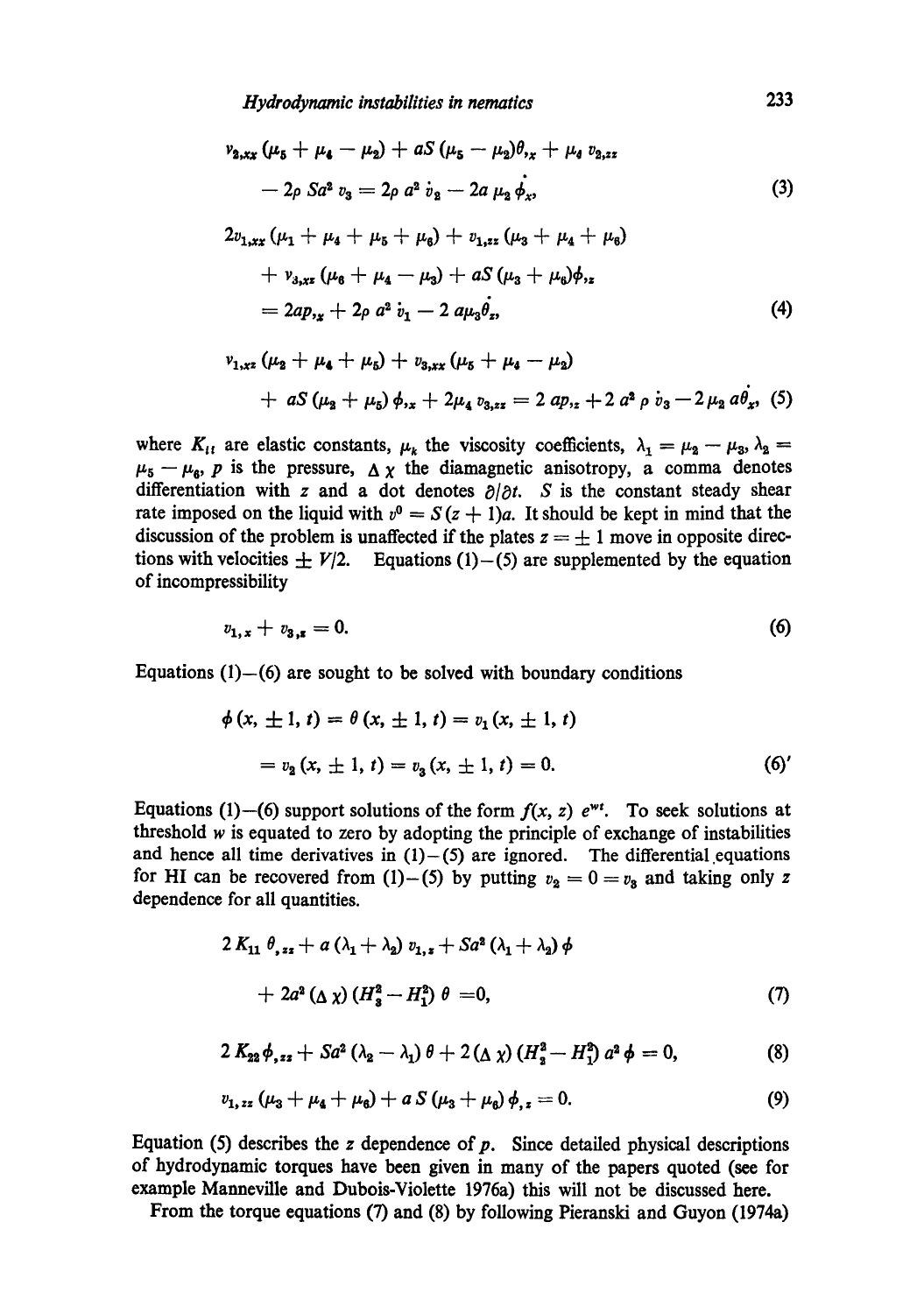one can get a simple formula for the HI threshold including effects of destabilizing fields:

$$
S_H^2 = [2(\Delta \chi) a^2 (H_2^2 - H_1^2) - K_{11} \pi^2 / 2] [2(\Delta \chi) a^2 (H_2^2 - H_1^2) - K_{22} \pi^2 / 2] / [a^4 (\lambda_2^2 - \lambda_1^2)].
$$
\n(10)

One can conclude from (10) that (A) if  $\mu_3 < 0$ , S<sub>H</sub> is defined for any field H<sub>1</sub>, for  $H_2 \leq H_{F_2}$  or for  $H_3 \leq H_{F_3}$  where  $H_{F_3}$  and  $H_{F_3}$  are respectively the Twist and Splay Freedericksz thresholds. (B) if  $\mu_3 > 0$ ,  $S_H$  is undefined for  $H = 0$  or for  $H_1$ ; however  $S_H$  is defined for  $H_2 \geqslant H_F$  or for  $H_3 \geqslant H_F$ . Thus HI appears to be *favourable in a material like HBAB beyond the Freedericksz thresholds*  $H_{F_n}$  *or*  $H_{F_n}$ *.* 

The treatment of Manneville and Dubois-Violette (1976a) is more rigorous. After ascertaining that (1) to (6) support two decoupled modes they consider the mode (say mode 1) for which  $\phi$ ,  $\theta$ ,  $v_2$  and  $v_3$  are symmetric since mode 2 for which  $\phi$ ,  $\theta$ ,  $v_2$  and  $v_3$ are antisymmetric involves a larger elastic energy and is not more favourable. In addition to providing exact numerical calculation of the RI threshold they present an approximate formula which can be rewritten including effects of destabilizing fields in the form

$$
S_R^2 a^4 = f_y f_z \beta_2 / [\mu_2 \eta_3 (q_x^2 + q_z^2) \mu_3 - \mu (\mu_2 q_x^2 - \mu_3 q_z^2) / f], \qquad (11)
$$

where 
$$
f_y = K_{22}q_x^2 + K_{33}q_x^2 + (\Delta \chi)a^2(H_1^2 - H_2^2),
$$

$$
f_{z}=K_{11}q_{z}^{2}+K_{33}q_{x}^{2}+(\Delta \chi)a^{2}(H_{1}^{2}-H_{3}^{2}).
$$

and the other quantities are defined as in the reference. These authors have found that in the case of MBBA equation (11) describes the RI threshold fairly accurately.

## **3. Calculations**

## 3.1 *Roll instability*

In the appendix an exact solution of equations (1)-(6) by power series is described. Model calculations have been presented for HBAB with the parameters given in table 1 (For relevant references to the literature see Kini 1980). At the RI threshold there exist both a critical shear rate  $S_c$  and the corresponding critical wave vector  $q_{xc}$ . For MBBA parameters one can recover the results obtained by Manneville and Dubois-Violette (1976a).

Figure 1 shows the neutral stability curve for the field free case. Equation (13) gives slightly smaller values for  $S_c$  and  $q_{xc}$  and is not meaningful for  $q_x \leq 1.7$ . For HBAB,  $S_c=2.16$  sec<sup>-1</sup> and  $q_{xc}=2.31$  in the absence of fields for a sample thickness of 200 $\mu$ m. Figure 2 illustrates the increase of  $S_c$  and  $q_{xc}$  with a stabilizing magnetic field  $H_1$ . Since  $H_1$  can influence both the Splay and Twist angles [equations (1) and (2)] it is meaningful to use the quantity  $(h_1h_2)^{1/2}$  (as has been done by Manneville and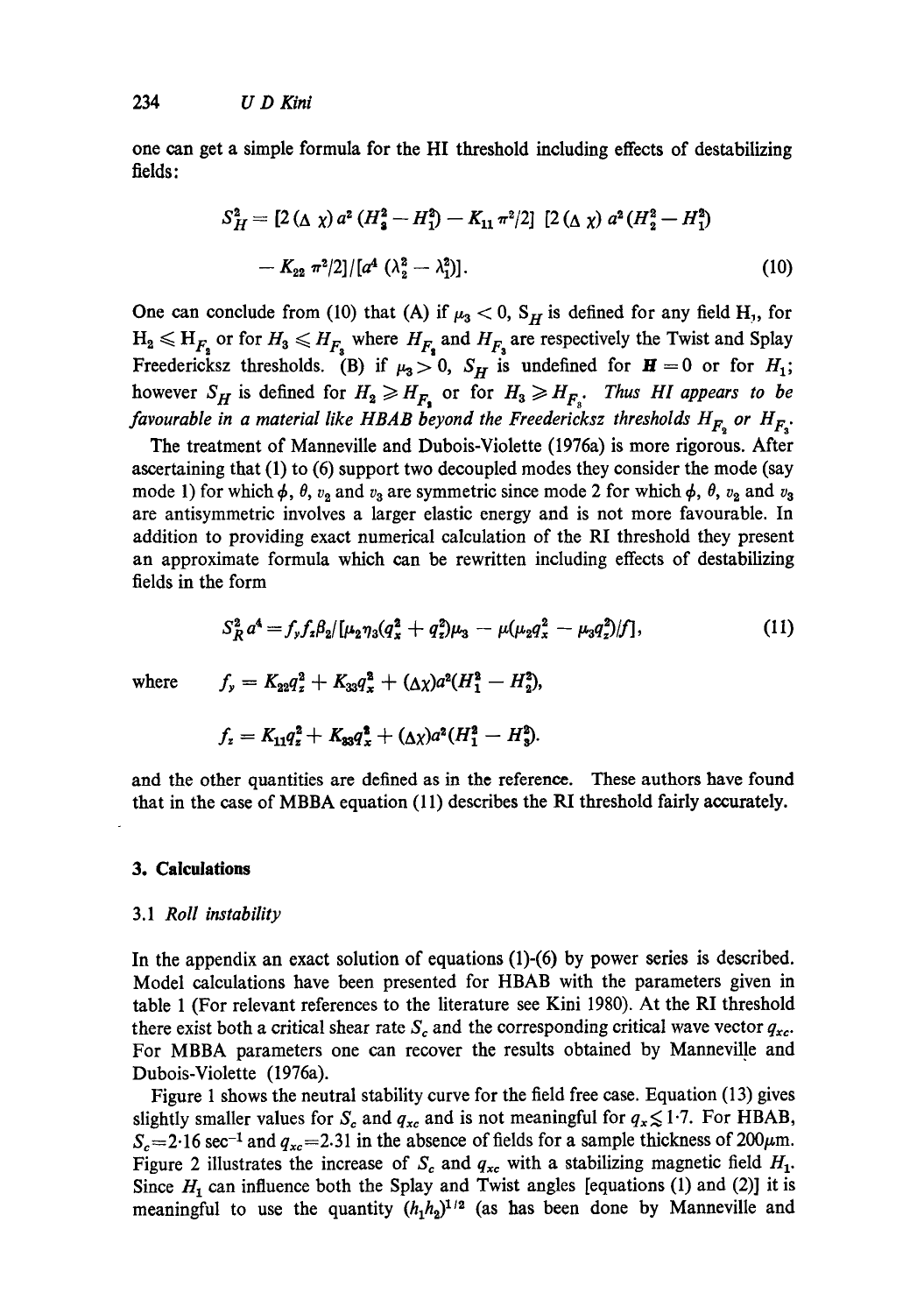H i

|             | $K_{11}$                        | $K_{22}$ | $K_{ss}$ | ΔX                                                  | $\mu_{1}$ | μ,    | μ,                                                           | μ. | ŀ۶ | هبر |
|-------------|---------------------------------|----------|----------|-----------------------------------------------------|-----------|-------|--------------------------------------------------------------|----|----|-----|
|             | $\times$ 10 <sup>-7</sup> dynes |          |          | $\times 10^{-7}$ cgs                                |           | poise |                                                              |    |    |     |
| <b>MBBA</b> | 5.8                             | 3.0      | 7.0      | $1.14$ 0.065 $-0.775$ $-0.012$ 0.832 0.463 $-0.324$ |           |       |                                                              |    |    |     |
| <b>HBAB</b> | 8.44                            | 4.78     | $10-87$  |                                                     |           |       | $0.745$ $0.06$ $-0.327$ $0.0034$ $0.2746$ $0.2218$ $-0.1018$ |    |    |     |

Table 1. Material constants of MBBA and HBAB used in the present calculations.

Semisample thickness  $a=100 \mu m$ .  $\rho=1.088$  g cm<sup>-3</sup> for both fluids.



Figure 1. Neutral stability curves for RI in shear flow for HBAB. The dashed curve has been calculated from equation (11).

Dubois-Violette 1976a) to measure the effect of  $H_1$  where  $h_1 = (\Delta \chi) H_1^2 a^2 / K_{11}$ ,  $h_2=(\Delta\chi)H_1^2a^2/K_{22}$ . The values of S<sub>c</sub> and  $q_{xc}$  calculated from (11) are found to be generally less than those calculated by the exact method. At sufficiently high fields the value of  $S_c$  (approximate) exceeds  $S_c$  (exact) but  $q_{xc}$  (approximate) always remains less than the exact value. Thus for HBAB also equation (11) is found to give a sufficiently accurate value of the RI threshold at moderate stabilizing fields.

The effect of destabilizing fields is more interesting. Since the fields  $H_2$  and  $H_3$ occur in dimensionless combinations such as  $(\Lambda \chi)H^2a^2/K_{ii}$  the quantities  $h_2=$  $(\Delta \chi)H_2^2 a^2/K_{22}$  and  $h_1 = (\Delta \chi)H_3^2 a^2/K_{11}$  have been used to describe the strengths of the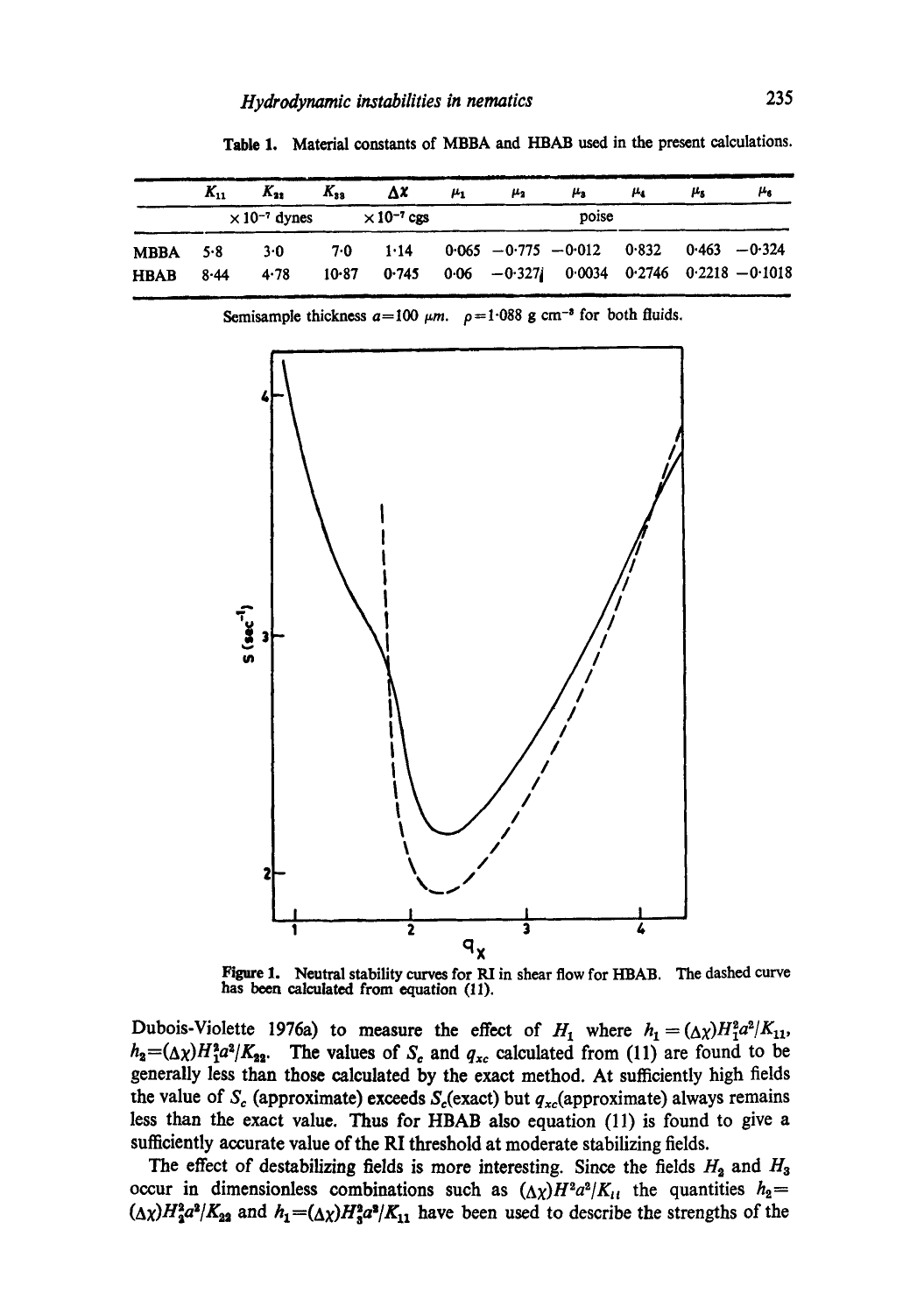

**Figure 2.** RI threshold  $S_c$  (curves 1 and 2) critical wave vector  $q_{xc}$  (curves 3 and 4) as functions of  $(h_1h_2)^{1/3} = (\Delta x)H_1^* a^2/(K_{11}K_{22})^{1/3}$  for HBAB. Full and dashed curves are respectively from the exact calculation and equation (11).

respective fields. On increasing  $H_2$  or  $H_3$  from zero (figures 3 and 4) both  $S_c$  and  $q_{xc}$ decrease. However unlike the HI in MBBA (see for instance Kini 1978)  $S_c$  does not become zero at the Freedericksz threshold  $H_{F2}$  or  $H_{F3}$ ;  $q_{xc}$  also remains non-zero. On further increasing  $H_2$  or  $H_3$  beyond  $H_{F2}$  or  $H_{F3}$ ,  $S_c$  decreases further becoming zero in a small range of destabilizing field. The reason for  $q_{xc}$  or  $S_c$  not becoming zero at the Freedericksz threshold is clearly because the Freedericksz threshold does not become a hydrostatic limit for the type of disturbances which cause the RI. There is no way in which the destabilizing torques which come into play in RI can become zero at the Freedericksz threshold. But once the destabilizing field has crossed the Freedericksz threshold the type of solutions that were sought for RI will cease to be meaningful since a deformation can exist even in the absence of imposed-shear. Thus the dashed parts of curves in figures 3 and 4 which describe decrease of  $S_c$ and  $q_{xc}$  beyond the Freedericksz threshold have no significance. Equation (11) amply describes the field  $H_2$  or  $H_3$  at which  $S_c$  becomes zero. Putting  $S_R = 0$  in (11) one gets for a field  $H_3$ 

$$
(\Delta \chi) H_3^2 a^2 / K_{11} = K_{33} q_x^2 / K_{11} + q_x^2 = h_{10}, \qquad (12)
$$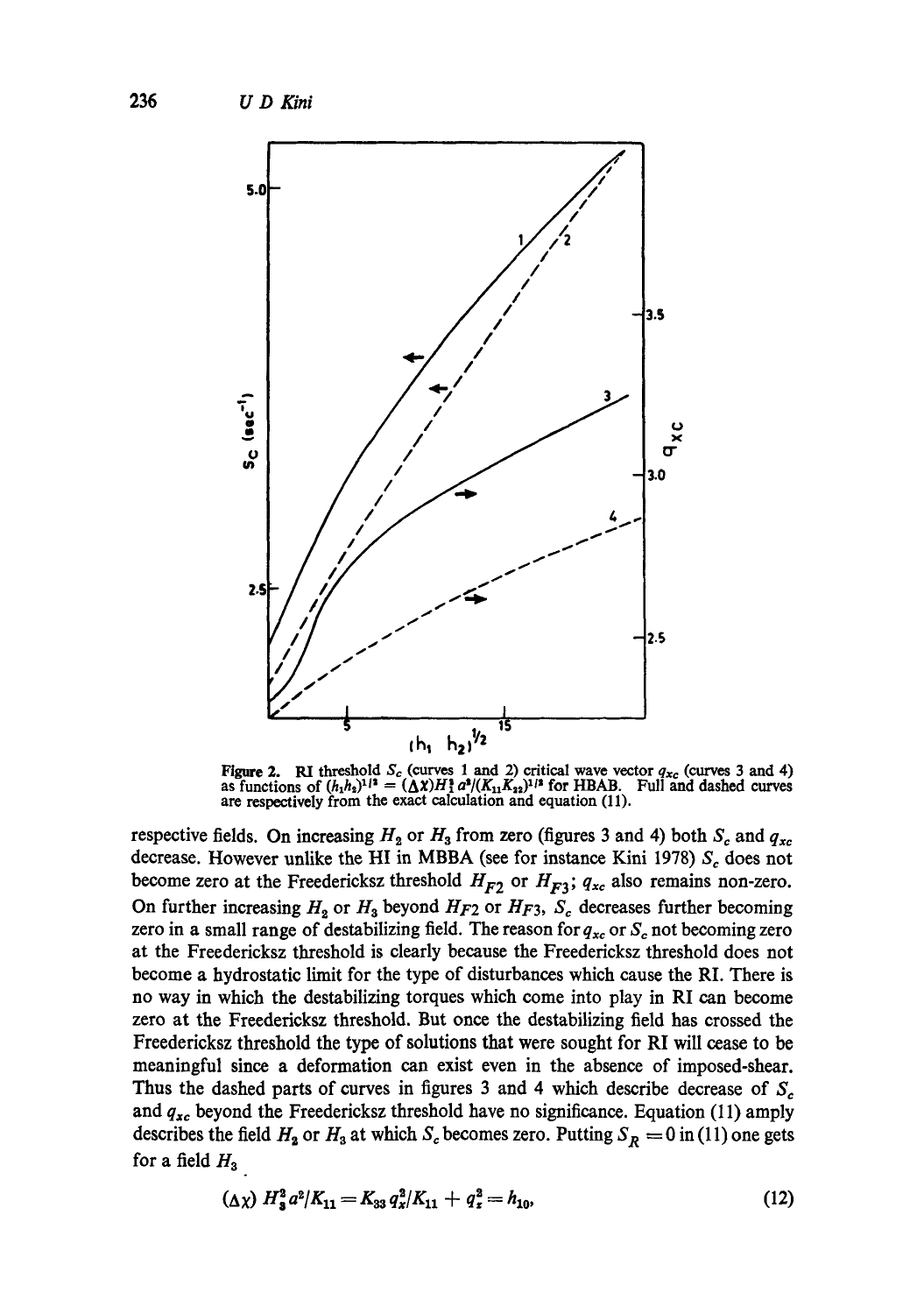

Figure 3. Threshold shear rates for RI and HI as functions of destabilizing field for HBAB. Variation of RI threshold S<sub>c</sub> with  $h_2 = (\Delta \chi)H_2^2 a^2/K_{22}$ : curve (1) by exact calculation; curve (5) by equation (11). Variation of  $S_c$  with  $h_1 = (\Delta \chi)H_3^2 a^2/K_{11}$ . curve (2) by exact calculation; curve (6) by equation (11). Variation of HI threshold  $S_H$  with  $h_1$  (or  $h_2$ ) is given by curve 3. The vertical dashed line 4 corresponds to the Freedericksz threshold  $h_1$  (or  $h_2 = \pi^2/4$ . The dashed parts of 1, 2, 5 and 6 are of only academic interest.



Figure 4. Critical wave vector  $q_{xc}$  at RI threshold as a function of destabilizing field for HBAB. Variation of  $q_{xc}$  with  $h_2 = (\Delta x)H_a^2 a^2/K_{22}$ ; curve (1) by exact calculation; curve (2) by equation (11). Variation of  $q_{xc}$  with  $h_1 = (\Delta \chi)H_a^2 a^2/K_{11}$ ; curve (3) by exact calculation; curve (4) by equation (11). The dashed line 5 corresponds to the Freedericksz threshold  $h_1$  (or  $h_2$ ) = $\pi^2/4$ . Dashed parts of 1, 2, 3 and 4 are of academic interest.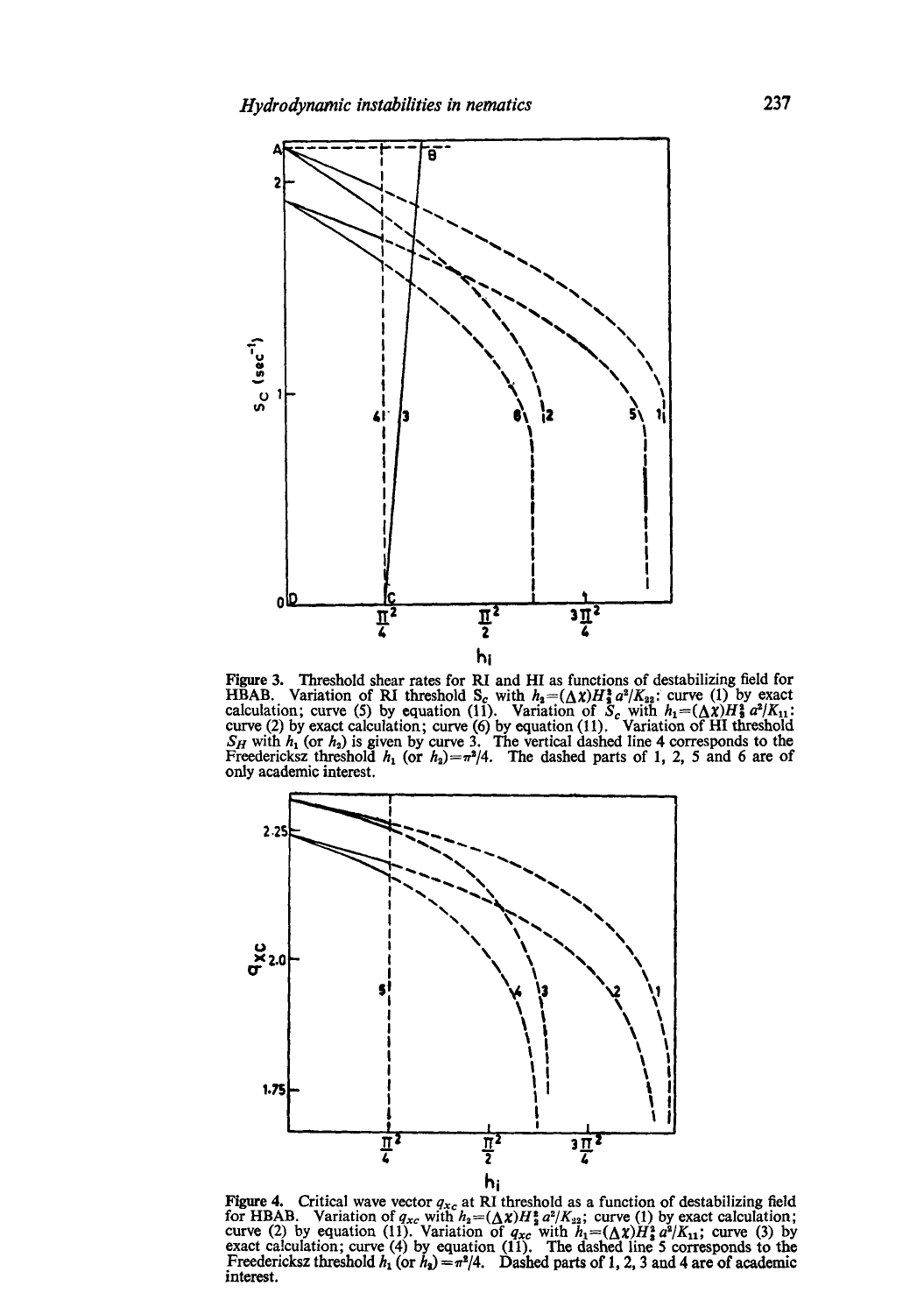and for a field  $H_2$ 

$$
(\Delta \chi) H_2^2 a^2 / K_{22} = K_{33} q_x^2 / K_{22} + q_z^2 = h_{20}.
$$
 (13)

From figures 3 and 4 one finds that for  $H_3$ ,  $q_x = 1.78$  and for  $H_2$ ,  $q_x = 1.7$ . Putting  $q_z = \pi/2$  one finds from (12) and (13) that  $h_{10} = 6.55$  and  $h_{20} = 9.0$  in good agreement with figures 3 and 4. One can also see from figures 3 and 4 that the decrease of  $S_c$  and  $q_{xc}$  with  $H_2$  or  $H_3$  is described fairly accurately by (11). Finally one must point out that the dashed parts of curves in figures 3 and 4 were obtained mainly because the steady state solutions  $\mathbf{n} = (1,0,0)$  and  $\mathbf{v} = (0, v, 0)$  are assumed to hold good initially regardless of the magnetic field or imposed shear rate and the perturbations are assumed to act on *this* steady state solution.

#### 3.2 *Homogeneous instability*

One can now investigate the possibility of exciting an instability when a destabilizing field has a value greater than the Freedericksz threshold. Suppose one has applied a shear rate  $S_I < S_c$  the RI threshold. Then RI will not occur and the shear rate will try to stabilize the initial orientation  $n = (1, 0, 0)$  against HI in the case of a material like HBAB. It is now clear from (10) that *one can expect HI to set in if a destabilizing field greater than the Freedericksz threshold is applied.* To solve equations (7)-(9), following Leslie (1976) equation (9) is integrated so that

$$
v_{1,2} \left( \mu_3 + \mu_4 + \mu_6 \right) + a S \left( \mu_3 + \mu_6 \right) \phi = b, \tag{14}
$$

where b is the constant transverse stress in the  $xz$  plane. For a field  $H_2$  one can write

$$
\theta_{\text{zz}} + m_1(\phi + \delta) = 0, \tag{15}
$$

$$
\phi_{,zz} + m_2 \theta + h_2 \phi = 0, \qquad (16)
$$

where  $m_1 = Sa^2 (\lambda_1 + \lambda_2) \mu_4 / [2K_{11} (\mu_3 + \mu_4 + \mu_6)]$ ;  $m_2 = Sa^2(\lambda_2 - \lambda_1)/(2K_{22})$ , and  $\delta = b/Sa\mu_4$ . Here for HBAB ( $\mu_3 > 0$ ) one can define  $E = (-m_1m_2)^{1/2}$  as the Ericksen number. Of the two possibilities that arise the case  $h_2^2 < 4E^2$  does not yield any solution for the HI threshold. But for  $h_2^2 > 4E^2$ one gets from 14, 15 and 16 the compatibility condition

$$
(\mu_3 + \mu_4 + \mu_6) (k_1^2 - k_2^2) + (\mu_3 + \mu_6)
$$
  
 
$$
[(k_2^2 \tan k_1)/k_1 - (k_1^2 \tan k_2)/k_2] = 0,
$$
 (17)

where  $k_{1,2}^2 = [h_2 \mp (h_2^2 - 4 E^2)^{1/2}].$ 

For a field H<sub>3</sub> one can write

$$
\theta_{122} + m_1 (\phi + \delta) + h_1 \theta = 0, \qquad (18)
$$

$$
\phi_{\text{32}} + m_2 \theta = 0. \tag{19}
$$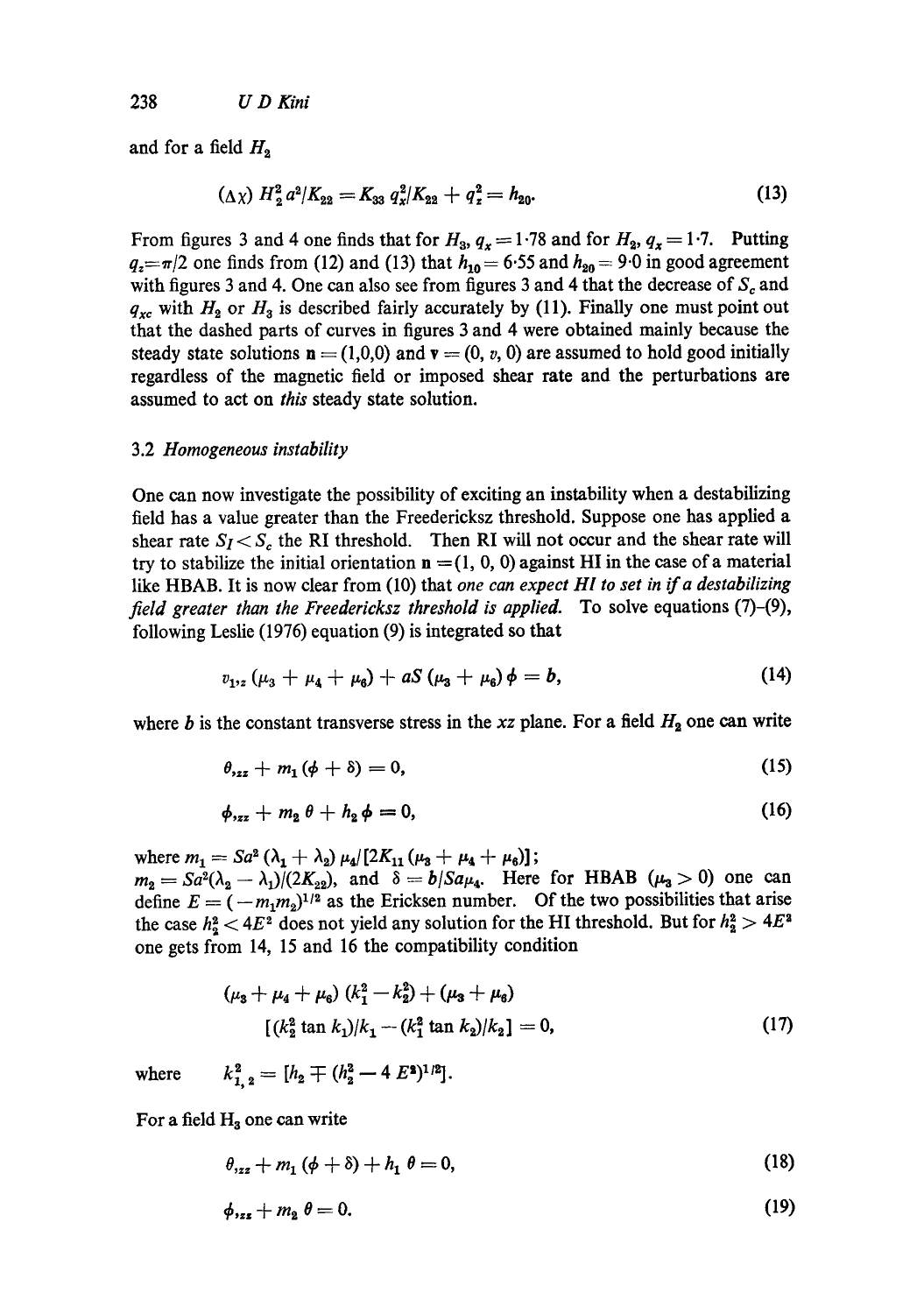Again for the case  $h_1^2 > 4E^2$ , with  $k_{1,2}^2 = [h_1 \pm (h_1^2 - 4E^2)^{1/2}]/2$  one gets formally the same compatibility condition as equation (17). Thus for both the fields  $H_2$  and  $H_3$  a plot of  $S_H$  the HI threshold as a function of  $h_2$  or  $h_1$  will result in the same curve 3 in figure 3. Though the  $h_1$  and  $h_2$  values are the same it should be clear that the  $H_3$  or  $H_2$  field applied will be different. *S<sub>H</sub>* increases with increasing  $h_1$  or  $h_2$ . But curve 3 ceases to be significant once  $S_H \ge S_c$  the RI threshold. Because once a shear  $S = S_c$  is applied a RI will be excited even in the absence of any field. Thus for a material like HBAB, in the presence of destabilizing fields the variation of critical shear rate for RI or HI gets confined to the portion ABCD of figure 3.

#### **4. Homogeneous instability in plane Poiseuille flow**

In this case the plates  $z = \pm 1$  are fixed and the nematic initially oriented with  $n=(1, 0, 0)$  flows along  $+ y$  under the action of a constant pressure gradient  $p_{y}$ with a velocity  $\mathbf{v} = (0, v^0, 0)$  with  $v^0 = p_{y} a^2 (z^2 - 1)/\mu_4$ . With a homogeneous perturbation the director and velocity fields become

$$
n_x = 1, \t n_y = \phi(z), \t n_z = \theta(z)
$$
  

$$
v_x = v_1(z) \t v_y = v^0(z), \t v_z = 0.
$$

The differential equations governing the disturbances are (see for instance Kini 1978)

$$
\phi_{,zz} + m_2 z \theta + (\Delta \chi) a^2 (H_2^2 - H_1^2) \phi / K_{22} = 0, \qquad (20)
$$

$$
\theta_{,zz} + m_1 (\delta + \phi z) + (\Delta \chi) a^2 (H_3^2 - H_1^2) \theta / K_{11} = 0
$$
 (21)

$$
(\mu_3 + \mu_4 + \mu_6) v_{1,z} / (2p_{,y} a^2) = \delta - (\mu_3 + \mu_6) z \phi / \mu_4,
$$
 (22)

with  $m_1 = (\lambda_1 + \lambda_2) p_{y} a^3 / [K_{11} (\mu_3 + \mu_4 + \mu_6)],$ 

 $m_2 = (\lambda_2 - \lambda_1) p_{,y} a^3/[\mu_4 K_{22}], \delta = b/ap_{,y}$  where b is the constant transverse stress in the *zx* plane. As has been pointed out by earlier authors there are two decoupled modes. For the Twist mode  $\phi$  and  $v_1$  are even but  $\theta$  is odd in z, whereas for the Splay mode the reverse is true. By using the Fourier series method developed by Manneville and Dubois-Violette (1976a) equations (20) to (22) are solved and the critical Ericksen number  $E_c$  studied as a function of field strength. Manneville and Dubois-Violette (1976a) have shown that for a material like HBAB ( $\mu$ <sub>3</sub>  $>$  0) HI cannot occur in plane Poiseuille flow. These authors have however studied the case of MBBA ( $\mu_3$  < 0) and have established that the Twist mode is always more favourable than the Splay mode in the presence of stabilizing fields. Later calculations (Kini 1978) have indicated that in the presence of a destabilizing field  $H_3$  close to the Freedericksz transition the Splay mode can become more favourable. This can be seen clearly in figure 5 which is similar to the one presented in Kini (1978). For MBBA the Ericksen number  $E$  is defined as  $(m_1m_2)^{1/2}$ . With a field  $H_2$  the Splay mode is always less favourable than the Twist mode. The critical Ericksen number  $E<sub>c</sub>$  for the Splay mode goes to zero only at  $(\Delta \chi) H_2^2 a^2/K_{22} = h_2 = \pi^2$  corresponding to twice the Freedericksz field (figure 5)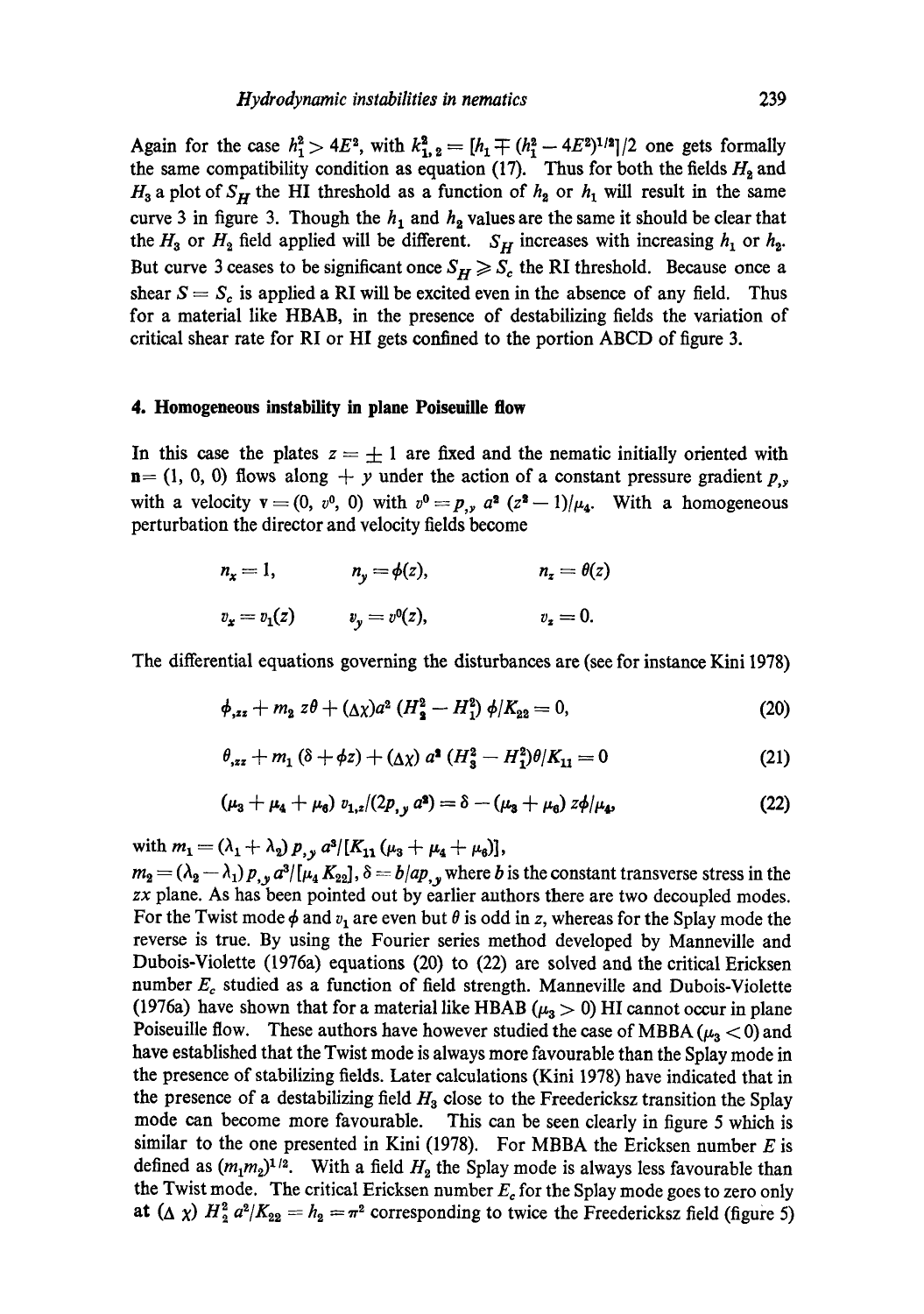

Figure 5. Variation of critical Ericksen number  $E_c$  of HI with destabilizing field in plane Poiseuille flow of MBBA.  $E_c$  as a function of  $h_3 = (\Delta \chi)H_3^* a^2/K_{23}$ ; curve (1) for splay mode; curve (4) for twist mode.  $E_c$  as a function of  $h_1 = (\Delta \chi)H_3^2 a^3/K_{11}$ ; curve (2) for splay mode; curve (3) for twist mode. Dashed portions of the curves are of only theoretical interest.

which is a consequence of  $\phi$  being antisymmetric. But since  $\phi$  is symmetric for the Twist mode  $E_c$  decreases with increasing  $H_2$  and goes to zero at the Freedericksz threshold  $h_2 = \pi^2/4$ . With a field  $H_3$  the roles of  $\theta$  and  $\phi$  are reversed so that the Splay mode is more favourable in the vicinity of the Freedericksz threshold ( $\Delta \chi$ )  $H_2^2 a^2/K_{11}$  $= h_1 = \pi^2/4$ . For lower values of the field  $H_3$  the Twist mode is more favourable.

In the case of HBAB the behaviour is different (figure 6). The Ericksen number is defined as  $E = (-m_1m_2)^{1/2}$ . In this case an imposed shear rate will have a stabilizing influence on the initial orientation  $\mathbf{n} = (1, 0, 0)$ . A critical Ericksen number  $E_c$  corresponding to HI cannot exist either for the field-free case, or for a field  $H_1$  or for destabilizing fields below the Freedericksz threshold.

However for  $H_2$  or  $H_3$  fields above the Freedericksz threshold one can excite HI (figure 6). With a field  $H_2$ ,  $E_c$  for the Twist mode increases from its zero value at the Freedericksz threshold  $h_2 = \pi^2/4$ . However for the Splay mode, since  $\phi$  is antisymmetric the HI can be excited only for  $h_2 \geq \pi^2$ ,  $h_2 = \pi^2$  corresponding to the hypothetical Freedericksz transition involving an antisymmetric twist angle. Thus the Splay mode would never be observed for a material like HBAB with a field  $H_2$ . This result is similar to that for MBBA (figure 5).

With a field  $H_3$  the roles of Splay and Twist modes are reversed. Since  $\theta$  for the Splay mode is symmetric,  $E_c$  for the Splay mode increases (figure 6) from a zero value at the Freedericksz transition  $h_1 = \pi^2/4$  when  $H_3$  is increased beyond the Freedericksz transition. Since for the Twist mode  $\theta$  is antisymmetric the Twist mode can be excited only when  $h_1$  is greater than  $\pi^2$ , where  $h_1 = \pi^2$  is the hypothetical Freedericksz field which corresponds to an antisymmetric  $\theta$ . Thus the Twist mode can never be observed in a material like HBAB in the presence of a field  $H_3$ . One can thus see by comparison with figure 5 that there is a marked difference in behaviour of the HI threshold for MBBA and HBAB.

Finally as in  $\S$  3 it should be pointed out that the curves for HI in figure 6 will cease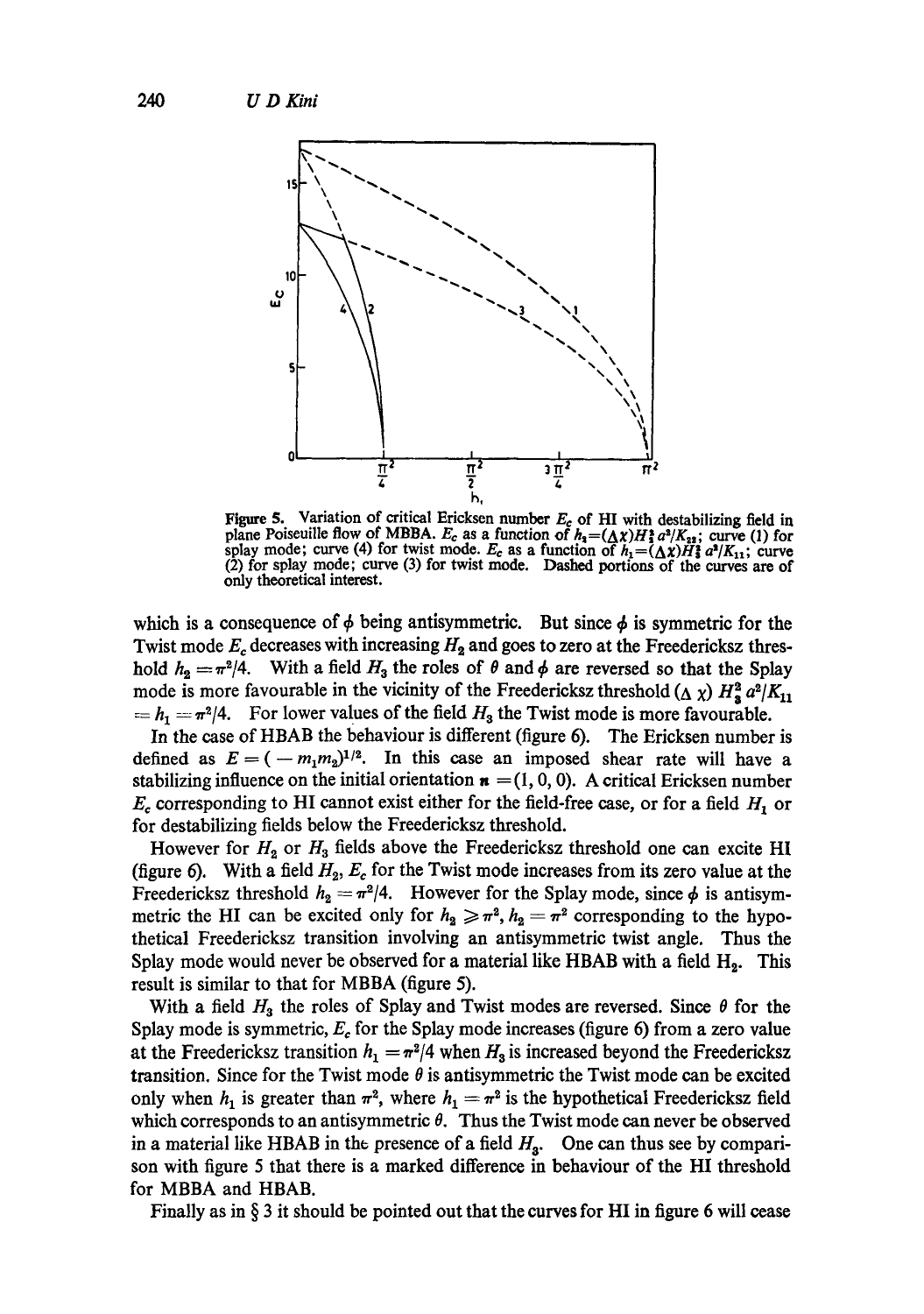

Figure 6. Variation of critical Ericksen number *E¢* of HI with destabilizing field in plane Poiseuille flow of HBAB.  $E_c$  as a function of  $h_1 = (\Delta x)H_1^2 a^2/K_{13}$ ; curve (2) for Twist mode; curve (3) for Splay mode.  $E_c$  as a function of  $h_1 = (\Delta x)H_1^2 a^4/K_{11}$ ; curve (I) for Splay mode; curve (4) for Twist mode. Curves 3 and 4 are only of academic interest.

to be meaningful when the imposed shear rate crosses the RI threshold for plane Poiseuille flow. However no quantitative estimate of the RI has been made in this paper.

### Acknowledgement

The author thanks Professor S Chandrasekhar for his kind interest in this work and a referee for helpful comments in improving the manuscript.

## **Appendix**

Equations  $(1)$  --(5) can be written with the help of (6) as

$$
(D^2 + B_1)\phi + iB_2 v_2 + B_3 \theta = 0, \tag{A1}
$$

$$
(D2 + B4) \theta + iB5 D2 v3 + iB6 v3 + B7 \phi = 0,
$$
 (A2)

$$
(D^2 + B_8) v_2 + iB_9 \theta + B_{10} v_3 = 0, \tag{A3}
$$

$$
i(D4 + B11 D2 + B12) v3 + B13 D2 \phi + B14 \phi = 0,
$$
 (A4)

$$
iq_x v_1 + D v_3 = 0 \tag{A5}
$$

by putting an x dependence of  $\exp(iq_x x)$  for all quantities.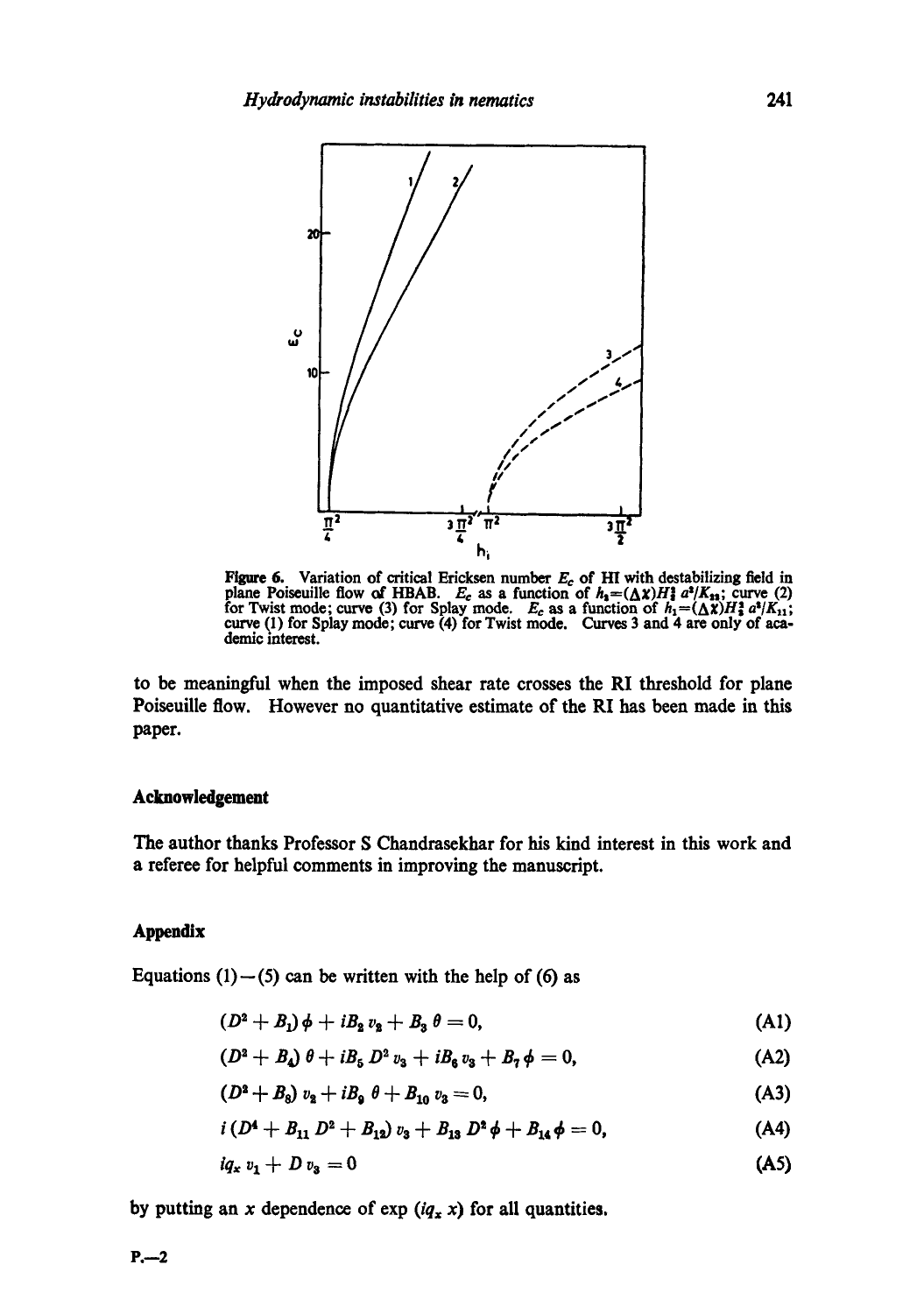D stands for *d/dz;* 

$$
B_1 = (\Delta \chi) (H_2^2 - H_1^2) a^2 / K_{22} - K_{33} q_x^2 / K_{22};
$$
  
\n
$$
B_2 = q_x (\lambda_2 - \lambda_1) a / 2K_{22};
$$
  
\n
$$
B_3 = Sa^2 (\lambda_2 - \lambda_1) / 2K_{22};
$$
  
\n
$$
B_4 = (\Delta \chi) (H_3^2 - H_1^2) / K_{11} - K_{33} q_x^2 / K_{11};
$$
  
\n
$$
B_5 = a (\lambda_1 + \lambda_2) / 2 q_x K_{11};
$$
  
\n
$$
B_6 = a q_x (\lambda_2 - \lambda_1) / 2 K_{11};
$$
  
\n
$$
B_7 = Sa^2 (\lambda_1 + \lambda_2) / 2 K_{11};
$$
  
\n
$$
B_8 = -q_x^2 (\mu_5 + \mu_4 - \mu_2) / \mu_4;
$$
  
\n
$$
B_9 = a Sq_x (\mu_5 - \mu_2) / \mu_4;
$$
  
\n
$$
B_{10} = -2 \rho Sa^2 / \mu_4;
$$
  
\n
$$
B_{11} = -q_x^2 (2\mu_1 + 2\mu_4 + \mu_3 - \mu_2 + \mu_5 + \mu_6) / \eta_1;
$$
  
\n
$$
B_{12} = q_x^4 (\mu_5 + \mu_4 - \mu_2) / \eta_1;
$$
  
\n
$$
B_{13} = a q_x S (\mu_3 + \mu_6) / \eta_1;
$$
  
\n
$$
B_{14} = a Sq_x^3 (\mu_2 + \mu_5) / \eta_1, \text{ with } \eta_1 = \mu_3 + \mu_4 + \mu_6.
$$

On combining (A1) to (A5) one gets

$$
[D^{10} + c_4 D^8 + c_3 D^6 + c_2 D^4 + c_1 D^2 + c_0] (\phi, \theta, v_2, v_3) \equiv 0,
$$
 (A6)

where

$$
c_4 = B_1 + B_4 + B_8 + B_{11},
$$
  
\n
$$
c_3 = B_{12} + B_8 B_{11} + (B_1 + B_4) (B_8 + B_{11}) + B_1 B_4 + B_3 B_5 B_{13} - B_3 B_7,
$$
  
\n
$$
c_2 = B_8 B_{12} + (B_{12} + B_8 B_{11}) (B_1 + B_4) + B_1 B_4 (B_8 + B_{11})
$$
  
\n
$$
+ B_3 B_{13} (B_8 + B_5 B_8) + B_3 B_5 B_{14} - B_3 B_7 (B_8 + B_{11})
$$
  
\n
$$
- B_2 B_7 B_9 + B_2 B_{10} B_{13} + B_2 B_5 B_9 B_{13},
$$
  
\n
$$
c_1 = B_8 B_{12} (B_1 + B_4) + B_1 B_4 (B_{12} + B_8 B_{11}) + B_3 B_6 B_8 B_{13}
$$
  
\n
$$
+ B_3 B_{14} (B_6 + B_5 B_8) - B_3 B_7 (B_{12} + B_8 B_{11}) - B_2 B_7 B_9 B_{11}
$$
  
\n
$$
+ B_2 B_{10} (B_{14} + B_4 B_{13}) + B_2 B_9 (B_6 B_{13} + B_5 B_{14}),
$$
  
\n
$$
c_0 = B_1 B_4 B_8 B_{12} + B_3 B_6 B_8 B_{14} - B_3 B_7 B_8 B_{12} - B_2 B_7 B_9 B_{12}
$$
  
\n
$$
+ B_2 B_4 B_{10} B_{14} + B_2 B_6 B_9 B_{14}.
$$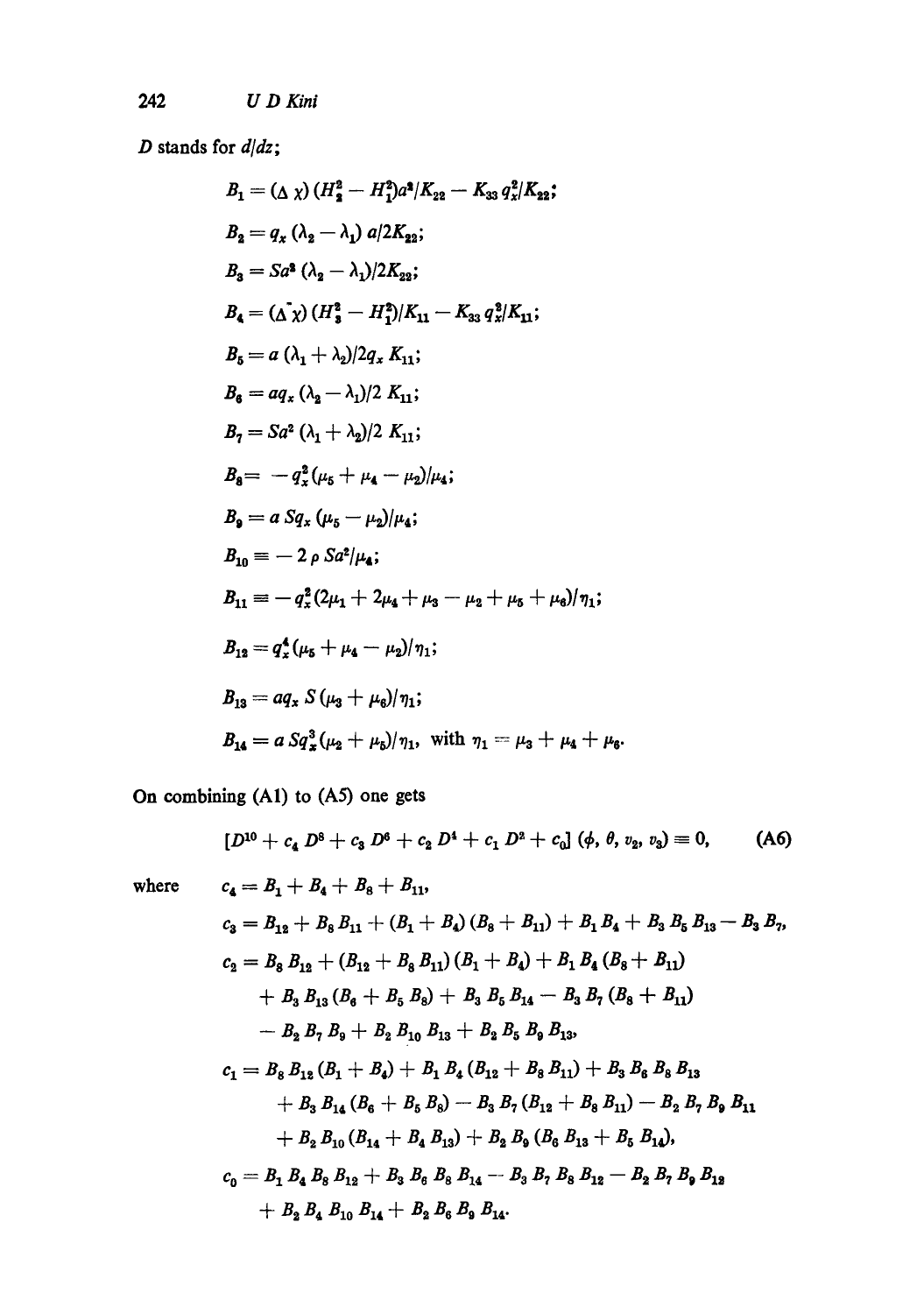For the mode under study, since  $\phi$ ,  $\theta$ ,  $v_2$  and  $v_3$  are symmetric in z solutions are oo sought in the form  $(\phi, \theta, v_2, v_3) = \sum_{r} [P_r, T_r, V_r^{(2)}, V_r^{(3)}]$   $z^{2r}$ . Using (A6) all  $r=0$ coefficients of a given kind for  $r > 4$  can be expressed as linear combinations of the coefficients  $r = 0, 1, 2, 3, 4$ . For instance,

$$
T_r = \sum_{i=0}^4 M_{ri} T_i,
$$

where  $M_{ri} = \delta_{ri} (r, i = 0 \text{ to } 4)$  and

$$
M_{r+5, t} (2r + 10)! = - \sum_{k=0}^{4} c_{i} M_{r+k, t} (2r + 2k)!
$$
  

$$
r = 0, 1, ...
$$
 (A7)

The boundary conditions for  $v_3$  and  $v_1$  can be written down using (A5) and (6)' in the form

$$
\sum_{i=0}^{4} \sum_{r=0}^{\infty} M_{ri} V_i^{(3)} = 0,
$$
 (A8)

$$
\sum_{i=0}^{4} \left[ \sum_{r=0}^{\infty} (2r+2) M_{r+1,i} \right] V_i^{(3)} = 0.
$$
 (A9)

**4**  By using (A4) one can express  $P_0-P_4$  in terms of  $V_0^{(3)}-V_4^{(3)}$  as  $P_j = \sum_{i} X_{ji}V_j^{(3)}$  so i=0

that the boundary condition for  $\phi$  becomes

$$
\sum_{i=0}^{4} \left[ \sum_{r=0}^{\infty} \sum_{j=0}^{4} M_{rj} X_{ji} \right] V_{i}^{(3)} = 0.
$$
 (A10)

4 With (A2)  $T_0-T_4$  can be expressed in the form  $T_j = \sum_{i=1}^{N} N_{ij} V_i^{(3)}$  and the boundary  $i=0$ condition for  $\theta$  becomes

$$
\sum_{i=0}^{4} \left[ \sum_{r=0}^{\infty} \sum_{j=0}^{4} M_{rj} N_{ji} \right] V_{i}^{(3)} = 0.
$$
 (A11)

**4**  Finally from (A1)  $V_0^{(2)} - V_4^{(2)}$  can be expressed as  $V_1^{(2)} = \sum L_{ij} V_3^{(3)}$  and the bound- $\mathbf{i} = \mathbf{0}$ 

ary condition on  $v_2$  can be written as

$$
\sum_{i=0}^{4} \left[ \sum_{r=0}^{\infty} \sum_{j=0}^{4} M_{rj} L_{ji} \right] V_{i}^{(3)} = 0.
$$
 (A12)